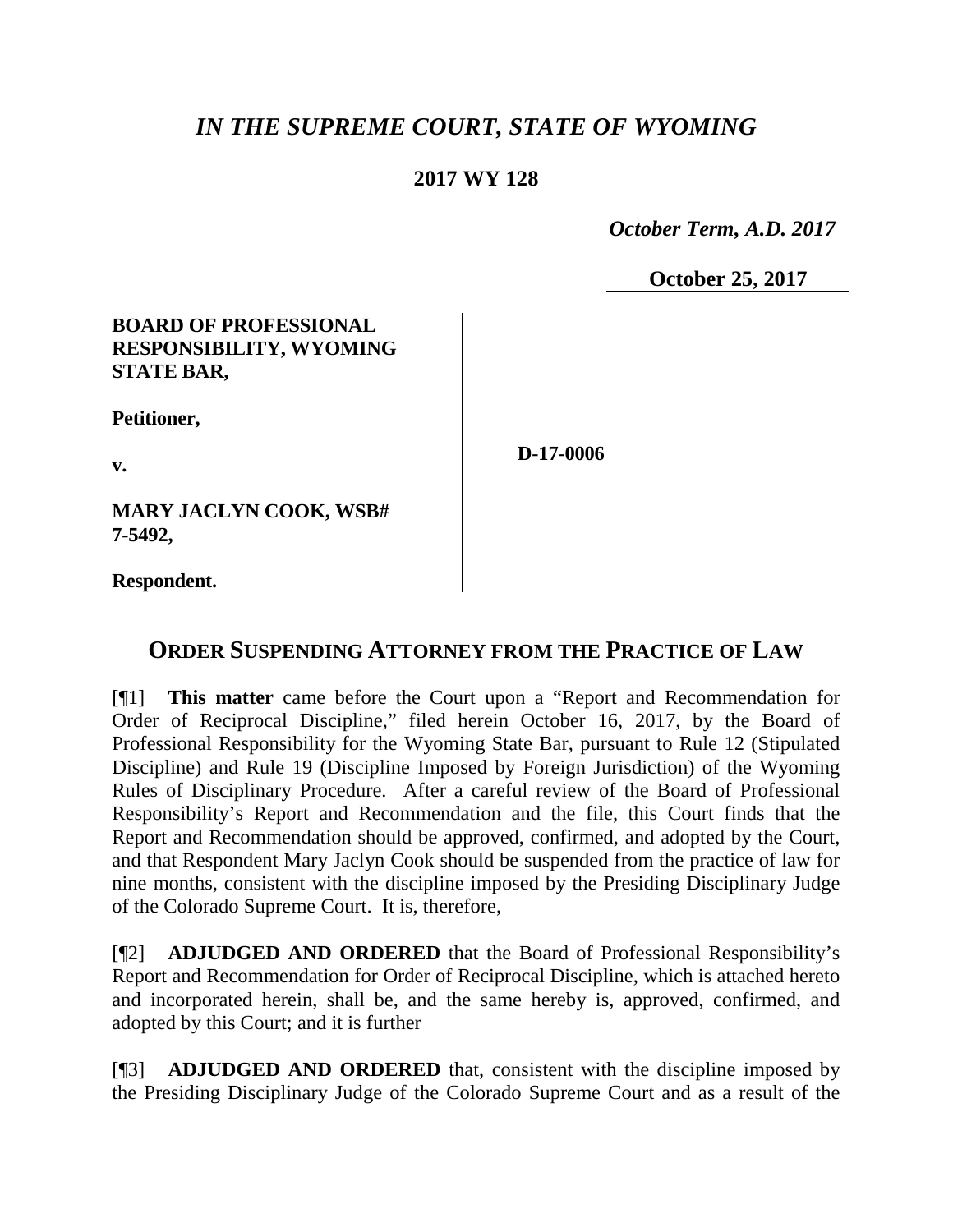conduct set forth in the Report and Recommendation for Order of Reciprocal Discipline, Respondent Mary Jaclyn Cook shall be, and hereby is, suspended from the practice of law for a period of nine months, with that period commencing on August 10, 2017, the effective date of Ms. Cook's suspension in Colorado; and it is further

[¶4] **ORDERED** that the Wyoming State Bar may issue a press release consistent with the one contained in the Report and Recommendation for Order of Reciprocal Discipline; and it is further

[¶5] **ORDERED** that, during the period of suspension, Respondent shall comply with the requirements of the Wyoming Rules of Disciplinary Procedure, particularly the requirements found in Rule 21 of those rules; and it is further

[¶6] **ORDERED** that, pursuant to Rule 25 of the Wyoming Rules of Disciplinary Procedure, Respondent shall reimburse the Wyoming State Bar the amount of \$50.00, representing the costs incurred in handling this matter, as well as pay the administrative fee of \$750.00. Respondent shall pay the total amount of \$800.00 to the Wyoming State Bar on or before December 1, 2017; and it is further

[¶7] **ORDERED** that the Clerk of this Court shall docket this Order Suspending Attorney from the Practice of Law, along with the incorporated Report and Recommendation for Order of Reciprocal Discipline, as a matter coming regularly before this Court as a public record; and it is further

[¶8] **ORDERED** that, pursuant to Rule 9(b) of the Wyoming Rules of Disciplinary Procedure, this Order Suspending Attorney from the Practice of Law, along with the incorporated Report and Recommendation for Order of Reciprocal Discipline, shall be published in the Wyoming Reporter and the Pacific Reporter; and it is further

[¶9] **ORDERED** that the Clerk of this Court cause a copy of this Order Suspending Attorney from the Practice of Law to be served upon Respondent Mary Jaclyn Cook.

[ $[10]$  **DATED** this  $25<sup>th</sup>$  day of October, 2017.

## **BY THE COURT:**

 $\sqrt{s}$ 

**E. JAMES BURKE Chief Justice**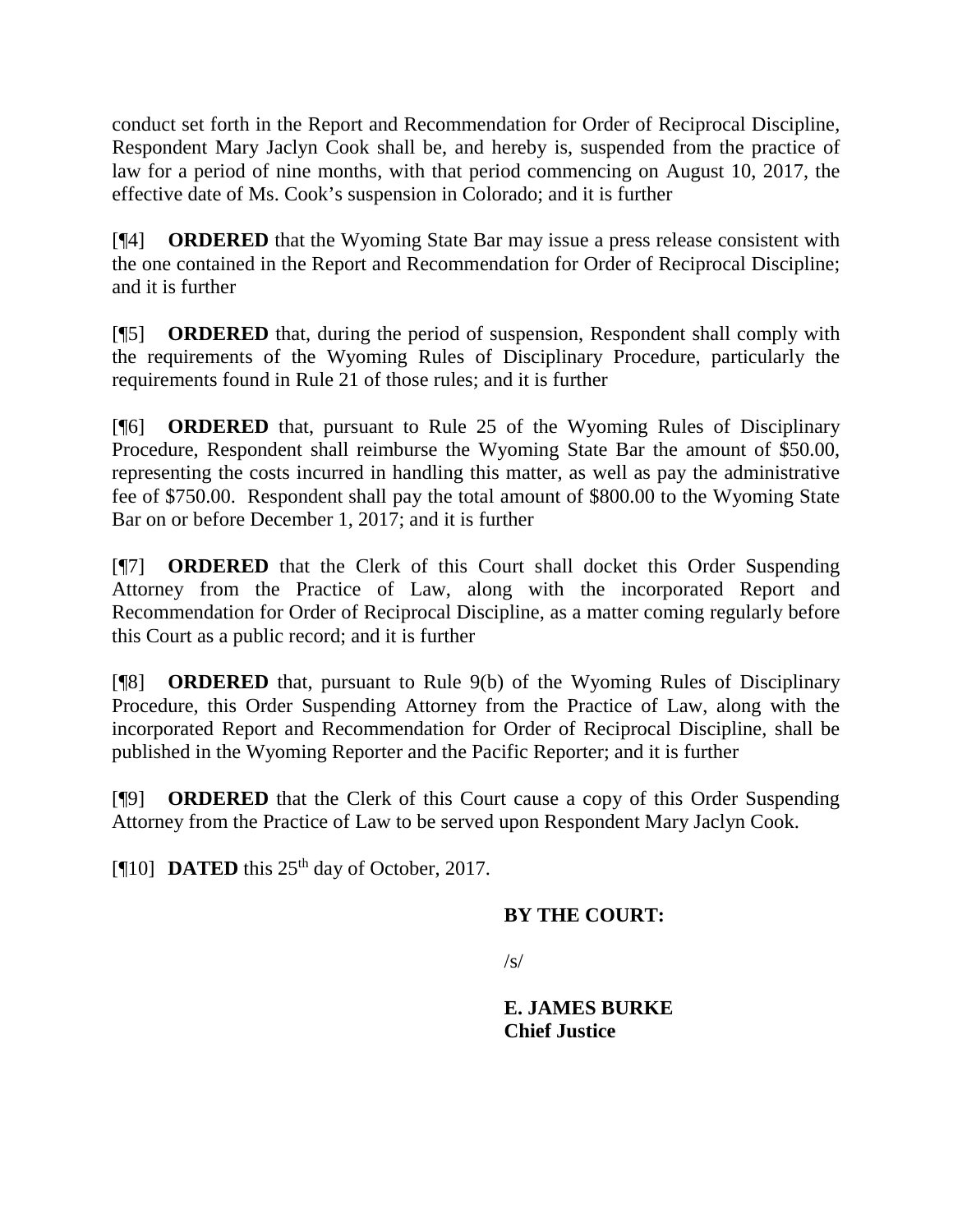$D-17-0006$ 

#### **BEFORE THE SUPREME COURT STATE OF WYOMING**

 $\overline{\mathcal{L}}$ 

 $\lambda$  $\lambda$ 

 $\lambda$ 

| In the matter of         |  |
|--------------------------|--|
| <b>MARY JACLYN COOK,</b> |  |
| $WSB$ # 7-5492,          |  |

**Respondent.** 

|                     | IN THE SUPREME COURT<br>STATE OF WYOMING |
|---------------------|------------------------------------------|
| $F_{\text{max}}(x)$ | <b>FILED</b>                             |

**WSB No. 2017-107** 

**PATRICIA BENNETT** 

OCT 16 201

#### **REPORT AND RECOMMENDATION FOR ORDER OF RECIPROCAL DISCIPLINE**

THIS MATTER came before the Board of Professional Responsibility on the 10<sup>th</sup> day of October, 2017, for consideration of the Stipulated Motion for Order of Reciprocal Discipline submitted pursuant to Rules 12 and 19 of the Wyoming Rules of Disciplinary Procedure, and the Board having reviewed the Stipulation, the accompanying affidavit of factual basis and being fully advised in the premises, FINDS, CONCLUDES and RECOMMENDS as follows:

Respondent was admitted to practice in Wyoming in 2015. She is a resident of  $1.$ Colorado, where she was also licensed to practice law in 2015.

 $2.$ On August 10, 2017, an "Order Approving Conditional Admission of Misconduct and Imposing Sanctions Under C.R.C.P. 251.22" was issued by the Office of the Presiding Disciplinary Judge of the Colorado Supreme Court. The Order resulted from a "Second Amended" Stipulation, Agreement and Affidavit Containing Respondent's Conditional Admission of Misconduct" in which Respondent conditionally admitted violations of Rules 4.1(a) and 8.4(c) of the Colorado Rules of Professional Conduct. Wyoming's W.R.P.C. Rules 4.1(a) and 8.4(c) are identical. The Order imposed a nine month suspension upon Respondent effective August 10, 2017.

3. Respondent's nine month suspension in Colorado followed Respondent's conditional admission of having inflated and fabricated certain billing entries in an effort to meet her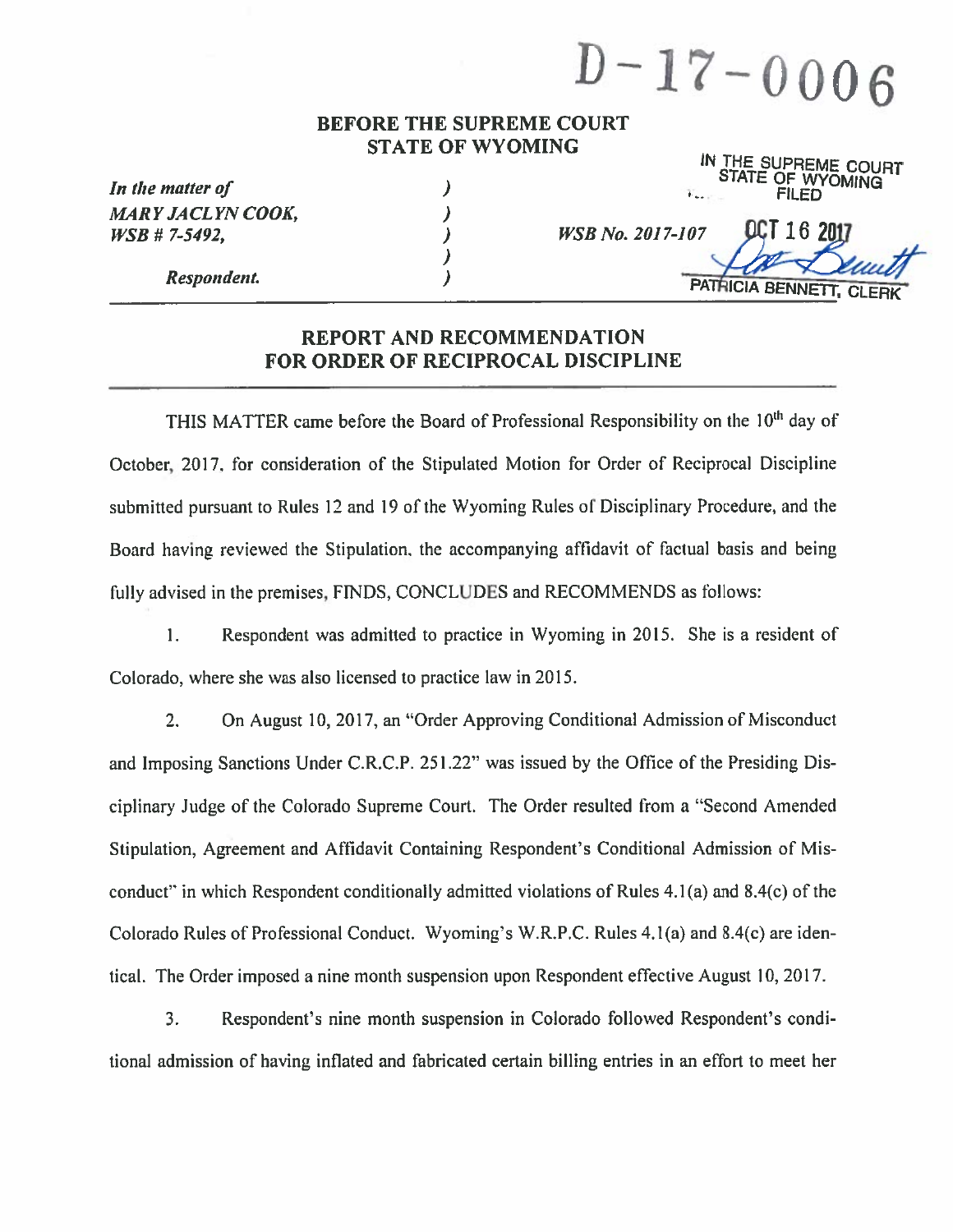law firm's targeted billable hours requirement. The inflated and fabricated time entries were discovered by the firm and appropriate corrections were made.

Rule 19 of the Wyoming Rules of Disciplinary Procedure requires Bar Counsel to  $\overline{4}$ .

file a formal charge against a member of the Wyoming State Bar upon receiving notice that the

attorney has been publicly disciplined in another jurisdiction. Rule 19(d) provides:

Upon receiving notice that an attorney subject to these rules has been publicly disciplined in another jurisdiction, Bar Counsel shall obtain the disciplinary order and prepare and file a formal charge against the attorney as provided in Rule 13. If Bar Counsel intends either to claim that substantially different discipline is warranted or to present additional evidence, notice of that intent shall be given in the formal charge. If the attorney intends to challenge the validity of the disciplinary order entered in the foreign jurisdiction, the attorney must file with the BPR Clerk an answer and a full copy of the record of the disciplinary proceedings which resulted in the imposition of that disciplinary order within 21 days after service of the formal charge or such greater time as the BPR Chair may allow for good cause shown. At the conclusion of proceedings brought under this Rule, the BPR shall issue a report and recommendation that the same discipline be imposed as was imposed by the foreign jurisdiction, unless it is determined by the BPR that:

- (1) The procedure followed in the foreign jurisdiction did not comport with requirements of due process of law;
- (2) The proof upon which the foreign jurisdiction based its determination of misconduct is so infirm that the BPR cannot, consistent with its duty, accept as final the determination of the foreign jurisdiction;
- (3) The imposition of the same discipline as was imposed in the foreign jurisdiction would result in grave injustice; or
- (4) The misconduct proved warrants that a substantially different form of discipline be recommended by the BPR.
- $5<sub>1</sub>$ Rule 19(a) provides, "Except as otherwise provided by these rules, a final adjudi-

cation in another jurisdiction of misconduct constituting grounds for discipline of an attorney shall, for purposes of proceedings pursuant to these rules, conclusively establish such misconduct." The Colorado Order Approving Conditional Admission of Misconduct and Imposing Sanctions Under C.R.C.P. 251.22 is a final adjudication of such misconduct.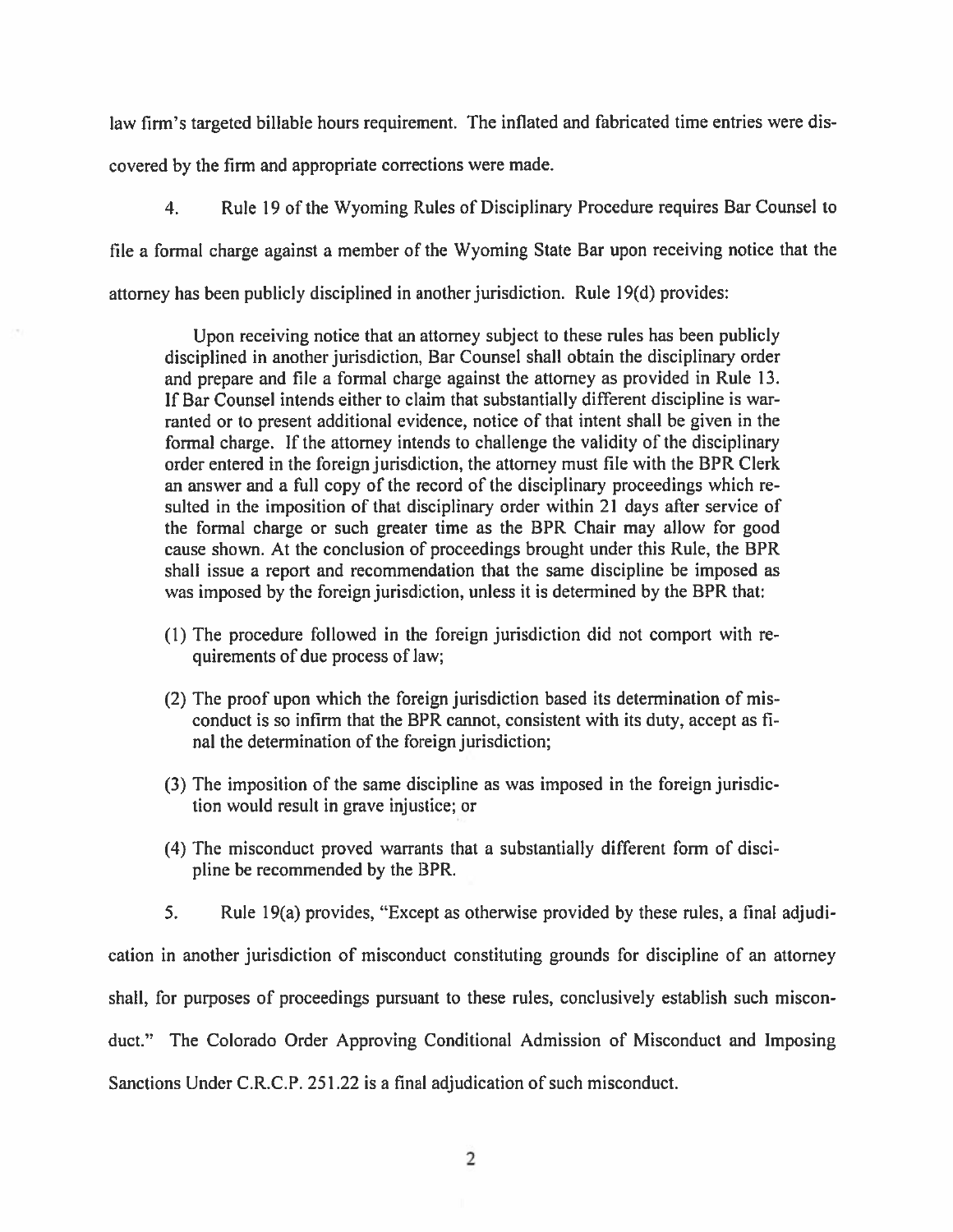6. On August 23, 2017, Bar Counsel filed a formal charge pursuant to Rule 19(d). Respondent does not wish to contest the allegations of the formal charge. Bar Counsel does not claim that substantially different discipline is warranted. Respondent does not challenge the validity of the Colorado Order Approving Conditional Admission of Misconduct and Imposing Sanctions Under C.R.C.P. 251.22. Respondent concedes that her conduct in the underlying disciplinary proceeding constitutes a violation of Rules  $4.1(a)$  and  $8.4(c)$  of the Wyoming Rules of Professional Conduct.

 $7<sup>1</sup>$ For the reasons stated in the Stipulation and based on the facts and admissions in Respondent's affidavit of factual basis, the Board recommends that the Court issue an Order of Reciprocal Discipline suspending Respondent for a period of nine months commencing August 10, 2017, the effective date of Respondent's suspension in Colorado.

8. If the Court accepts the Board's recommendation and issues an Order of Reciprocal Discipline in accordance herewith, Bar Counsel and Respondent have agreed to the following press release:

> The Wyoming Supreme Court issued an order of reciprocal discipline suspending Colorado lawyer Mary Jaclyn Cook from the practice of law for a period of nine months effective August 10, 2017. The reciprocal order of suspension stemmed from a corresponding order issued by the Presiding Disciplinary Judge of the Colorado Supreme Court. The Presiding Disciplinary Judge approved the parties' conditional admission of misconduct and suspended Cook for nine months, effective August 10, 2017. Cook, a member of the products liability group at the Denver office of Faegre Baker Daniels, faced in late 2016 the prospect of failing to meet the firm's yearly billable hour expectation. In mid-December 2016, Cook spent two weeks away from the office for her wedding and honeymoon. She returned to the office well short of her hours target.

> January 3, 2017, Cook entered or finalized sixty time entries for the December 2016 billing cycle. In some entries she inflated legitimate time that had not yet been submitted; other entries she fabricated entirely. Her fabricated billing reflected nearly \$40,000.00 in time that she had not worked. A supervisor identified Cook's December billing as unusually high. In an office meeting in late January 2017, firm partners confronted Cook. She panicked, claiming that the hours were legitimate. Later that day, she confessed to the partners that she